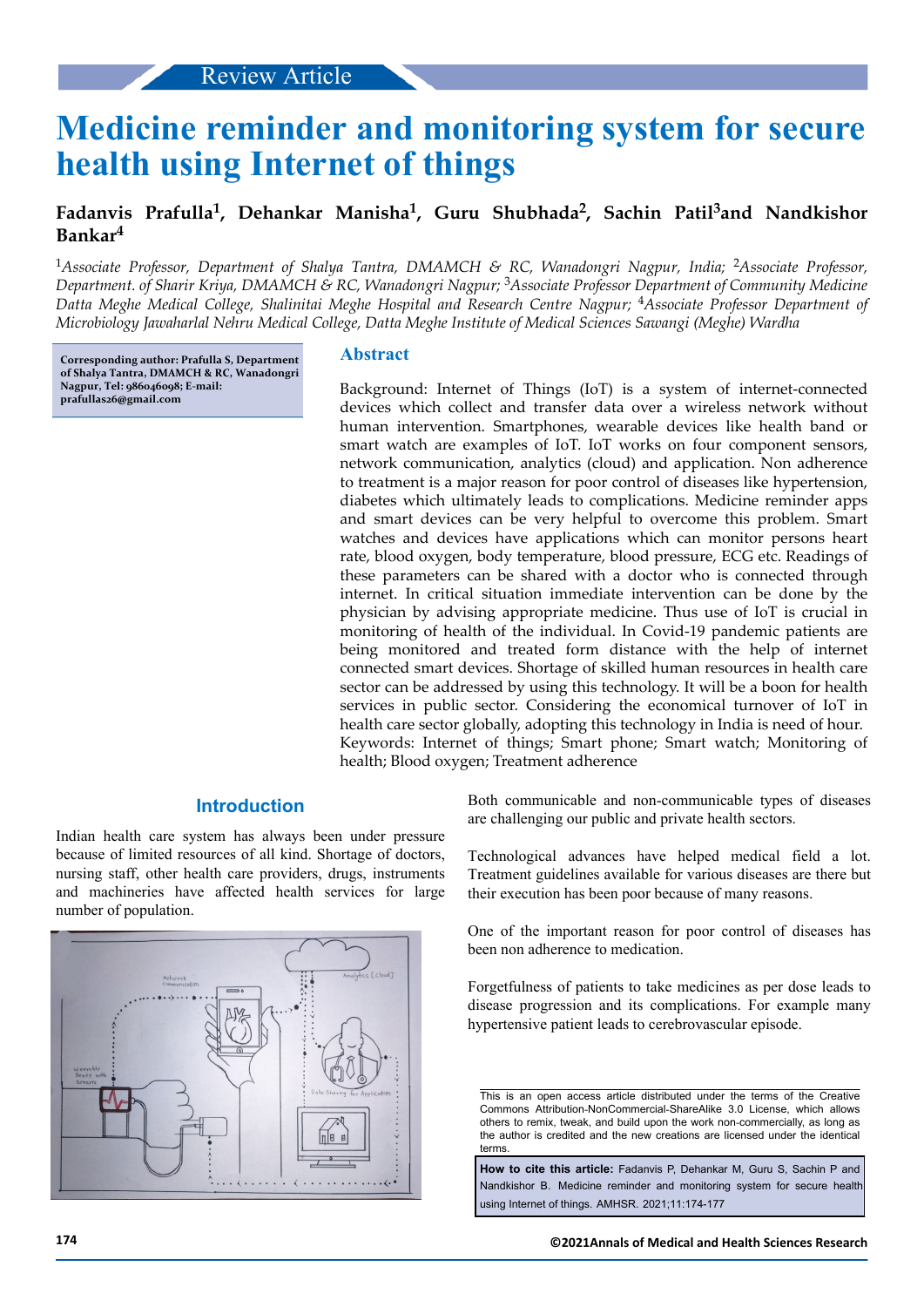Hypertension is a major risk factor for heart failure but adherence to antihypertensive treatment is poor. [1] 41% of heart attack patients don't take their antihypertensive pills. Similar observations are there for other diseases like diabetes. According to a study in north-east India 33 % of patients of diabetes forget to take their regular Oral hypoglycemic agents. [2] Non adherence to medication is a well-documented problem specially for patients with chronic conditions. A survey study on epilepsy patients stated that at least 50% of patient forget to take medicine at least once a month. [3] Various methods and ideas have been tried to overcome this issue. But results are not satisfactory. Reminder packaging pill packaging or containers that organize drugs by single dose or day of the week is a relatively simple idea intended to help people remember to take their prescribed dose. Reminder packaging increased the number of pills taken by patients by 11 percentage points. But perhaps it is too passive, and patients need something like an alarm to alert them when they've missed a dose. Electronic pill monitors can do that. Some just remind patients to take their medication. [4]

The Internet of Things (IoT) refers to a system of interrelated, internet-connected devices that are able to collect and transfer data over a wireless network without human intervention. Inter-connected devices are smart enough to share information with us, to cloud based applications and to each other (device to device). Thus IoT works on four component sensors, network communication, analytics (cloud) and application. Electronic devices, smartphones and gadgets are ruling the world now. Availability of internet at minimal cost encourages use of these smart devices for various purposes. Shopping, Booking tickets, Bank transactions are few examples.

Wearableis a type of electronic device that Figure1: Components of IoT



is worn as accessories (smart watch, health band), which can also be embedded in clothing, implanted in user's body and sometimes even tattooed on the skin. Wearable technology is at the forefront of Internet of things (IoT), as it has been quickly adopted in smart devices and computers.Smart devices are designed in such a way that they capture and utilize every bit of data which you share or use in everyday life.

And these devices will use this data to interact with you on daily basis and complete tasks.Wearable technology has greater advantages and implementations in healthcare.

# **IoT for Medicine Remainder**

Patients with chronic health problems like hypertension, diabetes need to take medicines regularly at fixed times. More over patients with multiple disease condition like Coronary artery disease, High blood pressure, diabetes have to take more number of pills for longer durations. It is troublesome for patients and ultimately leads to nonadherence to treatment.

In Patients of depression and other psychological ailments chances of irregular medicine consumption are more. In India approximately 52% of Non-pregnant womens are suffering from anemia. [5] Hypothyroidism is also a common problem in Indian women.

Typical Indian women are mostly family duty bound. They are so much involved in looking after of their family that they forget or ignore to take medicines for their health issues. Which compromises the health of themselves and future generations also. Regular consumption of medicine will help to avoid consequences of these diseases.

Smart phones, wearable electronic devices like smart watch which have various applications are useful to solve this problem. Setting of a Simple alarm in mobile or wearable device can give daily reminder at fixed time for a particular medicine.

For a single medicine once in a day it will be helpful. But for multiple medication throughout the day it may not. There are various apps for medicine reminder which are inbuilt in wearable devices or can be downloaded from play store.

These apps are designed in such a way that once we enter brief medicine history and ongoing treatment of patient, it gives reminder message for every tablet as per its timing. Data entered in device is analyzed and customized suggestions are prompted. As these devices are connected to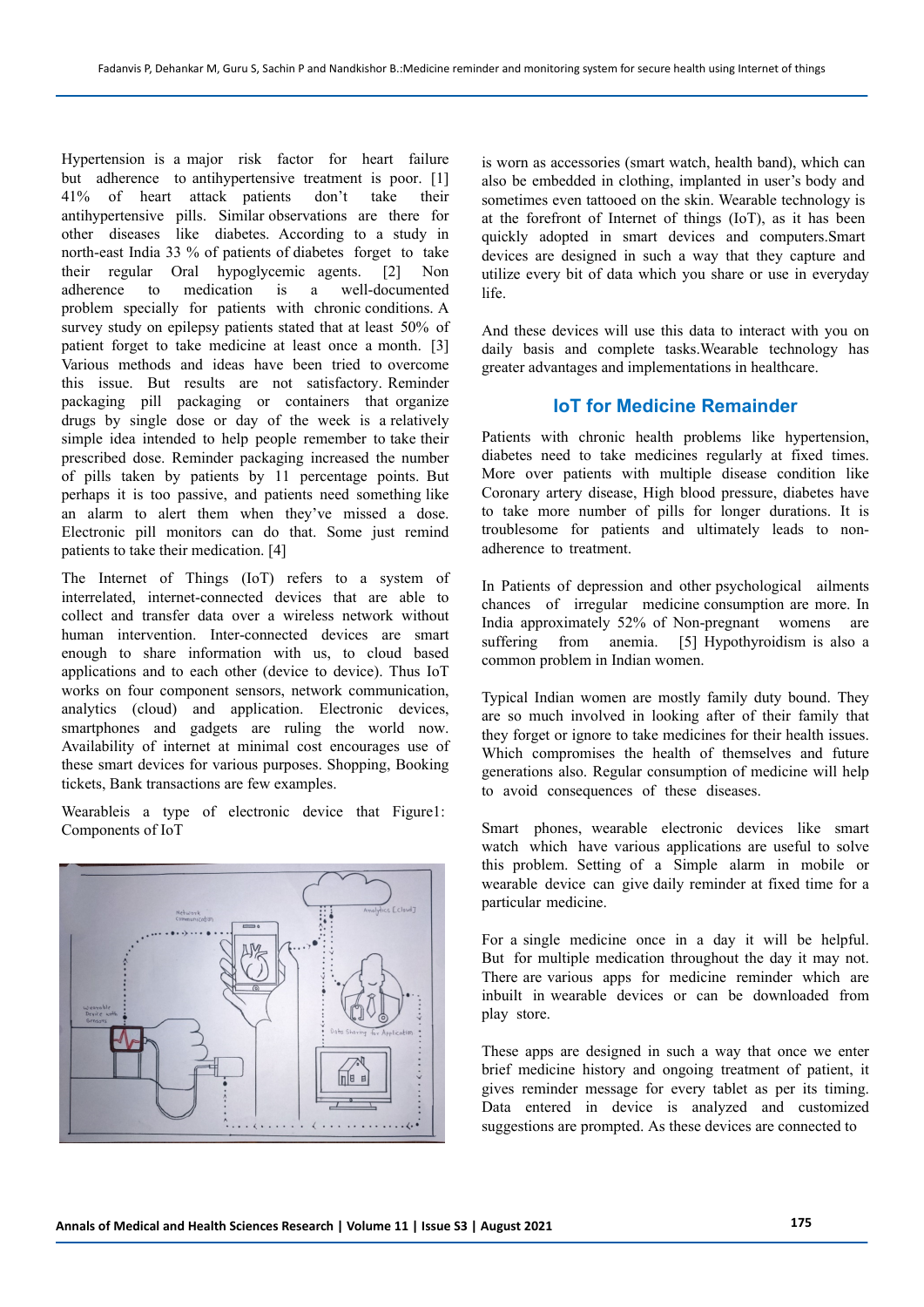internet it also automatically provide dietary instructions for that particular patient. Tracker in these wearable devices calculate your daily walk in kilometers. So in a patient of diabetes where mostly daily walking is advised, less than minimal required walking distance will be notified to patient. Number of Calories burned during exercise are also displayed in these devices which helps in management of obesity.

## **Monitoring of Health**

These wearable devices or apps are also helpful to monitor vital parameters of healthy individual. These devices can capture data like pulse rate, blood oxygen level (SpO2) etc. Vital parameters within normal range indicates health of the person while deviation from normal range alert him to consult a physician. Few smart devices also monitor sleep quality, stress level and breathing pattern. Such information and appropriate advices are prompted to the person intermittently. So these IoT is useful to secure health.

According to a study in India Coronary Heart Disease (CHD) which was the third-most common cause of premature death in 2005 now shifted to the most common cause in 2016. [6]

Factors for prevention of CHD include physical activity, early detection of disease process and application of interventions to prevent the progression of the disease events. All this can be well monitored by Wearable devices and IOTs. Newly launched apple watch is capable of generating ECG similar to a single lead electrocardiogram. [7] It's a big achievement as it provides critical data to internet connected doctors. It may help in early intervention in acute cases of Myocardial infarction which can save life. Some of these smart devices also measure Blood pressure, which is again a boon to hypertensive patients. It can chart out readings of blood pressure which is then shared with doctor. It is beneficial if change in antihypertensive drugs and doses is required.

#### **Discussion**

In Covid 19 pandemic where we are facing shortage of health facilities and doctors, this internet of things can be really helpful. Patient tested positive for Covid 19 can be monitored for his oxygen level and body temperature through internet connected devices. So patient can stay home till his oxygen saturation, fever observed by doctor in hospital is normal. If significant drop in saturation level is observed, doctor can advise patient to get admitted in hospital. By this crowding in health centers can be avoided which will control spread of disease. Patient can get timely treatment from best of the doctors. Unnecessary panic for getting bed in hospital will be avoided. IoT devices can track every individual. So it can Alarm people not go in Covid contaminated area. It can alert if person has been in contact with infected patient. It can guide to trace contacts as per travel history of a Covid infected patient.

Artificial intelligence is the future of all sectors which include Health care sectors too. In India where doctor patient ratio is 1: 1456 against WHO's recommendation of 1:1000, [8] use of artificial intelligence like IoT can be a revolutionary. In remote areas of country where health infrastructure is poor, use of telemedicine at Primary health Center or Sub center has been effective. Especially for sensitive population group like mother and child health programs. Encouraging use of IoTs in public health will bring accuracy in diagnosis and treatment of patients. It can lead to better implementation and assessment of health schemes.

According to a tech analyst company IDC there will be approximately 41.6 billion connected IoT devices or things by 2025. Automotive sector, Security services, building automation are biggest user of IoT things and devices followed by health sector. [9] According to reports companies will be investing \$15 trillion in IoT by 2025. Turnover of IoT in Health care market globally will reach upto \$140 billion by 2024. [10] Studies on related applications in healthcare were reported. [11-14] Few of the related studies were reviewed. [15-18]

# **Conclusion**

Medicine reminder apps and devices which are a part of IoT, increases adherence to treatment thus achieves better control of disease and reduces complications. Wearable devices can monitor parameters of a person like heart rate, blood oxygen, body temperature, blood pressure, ECG. These parameters are crucial for maintaining health of the individual. Shortage of skilled human resources in health sector can be addressed by this technology. Best of health services with more precision can be provided in remote areas of country. Hence use of IoT in medical field is a boon.

## **References**

- 1. Giovanni C, Federico R. Adherence with antihypertensive drug therapy and the Risk of Heart Failure in Clinical practice. Hypertension. 2015;66:742-749.
- 2. Devi KL, Raleng I, Sailo Z, Valte V. Drug utilization among diabetes mellitus patients in a tertiary care hospital in North-East India. Indian J Pharm Pharmacol. 2020;7:177-180..
- 3. https://epilepsyresearch.org.uk/poll-shows-that-almost-50-ofpeople-forget-to-take-their-medication-at-least-once-a-month
- 4. https://www.nytimes.com/2017/12/11/upshot/people-dont-taketheir-pills-only-one-thing-seems-to-help.html
- 5. Anurammohan, NiyiAwofeso, Marie-CR. Adressing female Iron-Deficiency Anaemia in India: Is Vegetarianism the Major obstacle? ISRN [internet]. 2011;2012.
- 6. Khapre M, Saxena V. Review of current global evidences for prevention of coronary heart disease. J DattaMegheInst Med SciUniv. 2019;14:1-5.
- 7. https://www.apple.com/in/apple-watch-series-6/#footnote-2.
- 8. https://www.deccanherald.com/business/budget-2020/thedoctor-population-ratio-in-india-is-11456-against-whorecommendation-800034.html.
- 9. https://www.zdnet.com/article/what-is-the-internet-of-thingseverything-you-need-to-know-about-the-iot-right-now/